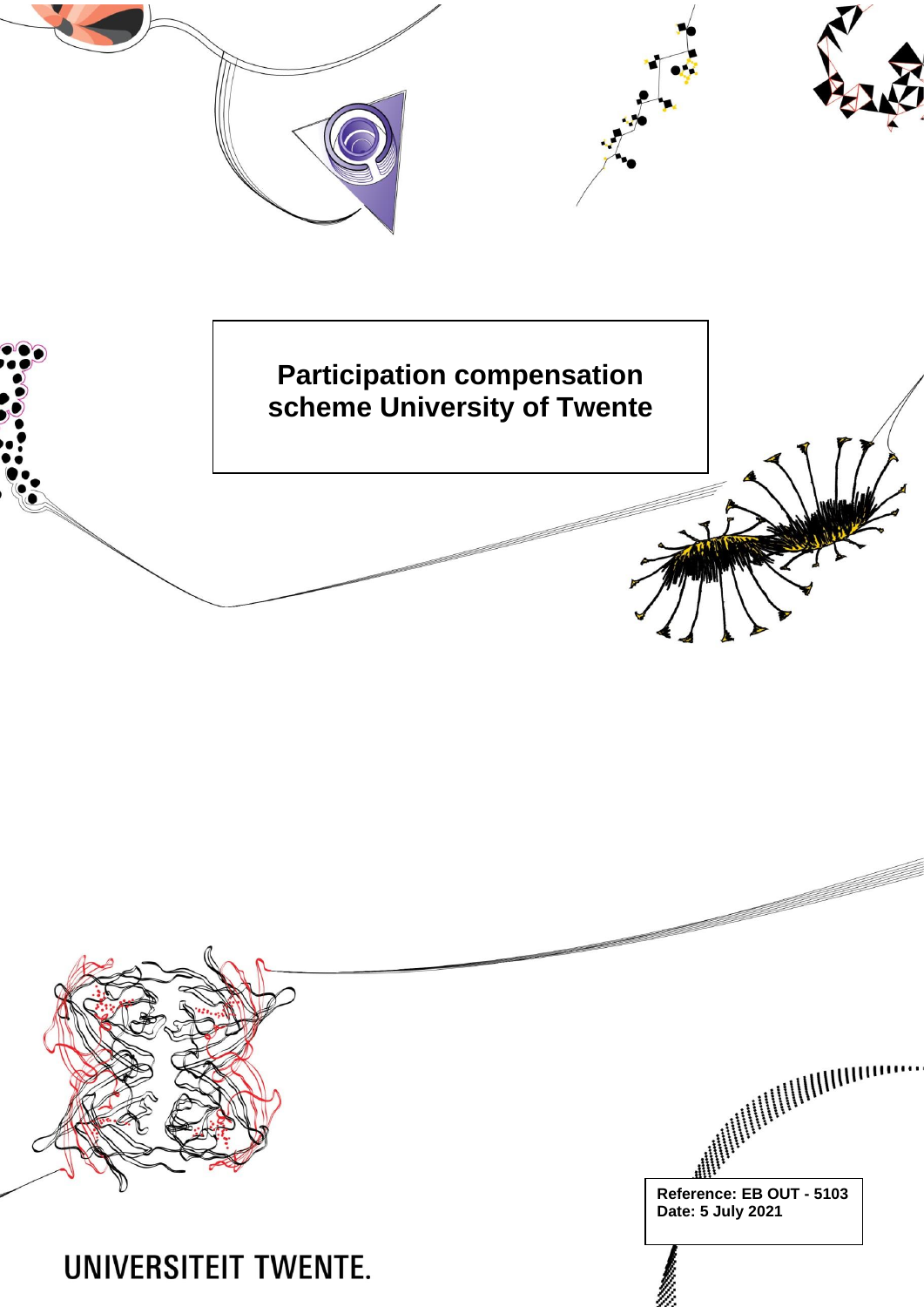# **Contents**

| EXPLANATORY NOTES TO THE UNIVERSITY OF TWENTE PARTICIPATION COMPENSATION<br><b>SCHEME</b> |  |
|-------------------------------------------------------------------------------------------|--|
|                                                                                           |  |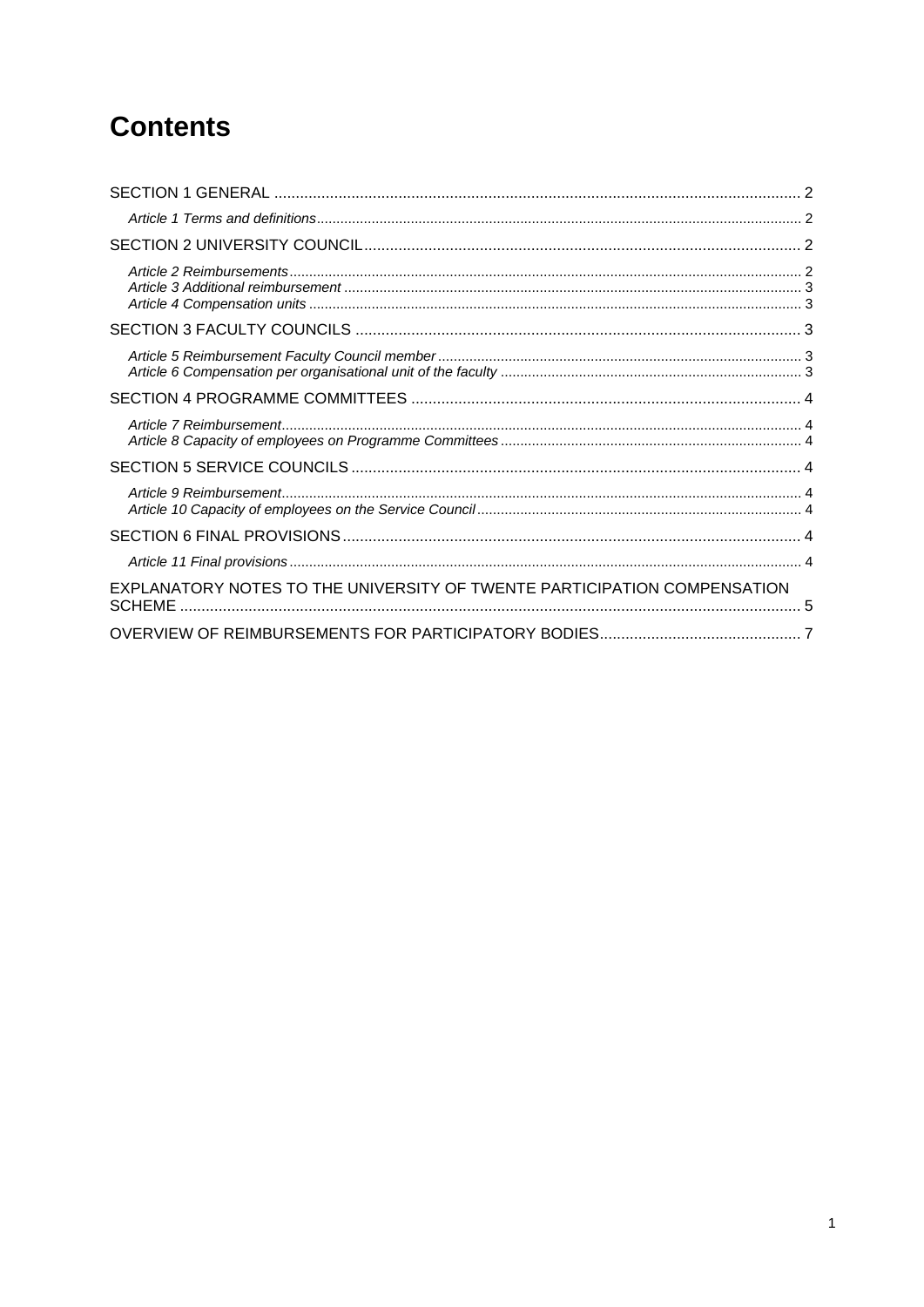In this participation compensation scheme, it has been indicated which reimbursements the members and/or the units involved will receive for the time and effort they put into the participation. Following on this scheme, an explanation has been included as well as the overview of reimbursements for participation bodies.

# <span id="page-2-0"></span>**SECTION 1 GENERAL**

## <span id="page-2-1"></span>*Article 1 Terms and definitions*

The following terms and definitions apply to these regulations:

- a. *Executive Board:* Executive Board of the University of Twente
- b. *Compensation unit or organisational component of the unit (organisational unit):*  reimbursement for a unit or organisational component within a unit for employees serving on a participation council as intended in these regulations.
- c. *Service Council:* the participation body as intended in Article 9.50 of the Higher Education and Scientific Research Act
- d. *Faculty Council:* the participation body as intended in Article 9.37 of the Higher Education and Scientific Research Act
- e. *Bonus:* a reimbursement for employees as intended in Article 3.19 of the Higher Education and Research Act
- f. *Programme Committee:* the participation body as intended in Article 9.18 of the Higher Education and Scientific Research Act
- g. *Employee:* a person in the employment of the university, as intended in Article 1 paragraph 1 of the collective labour agreement for Dutch universities
- h. *Student:* the person registered as a student at the university
- i. *University:* University of Twente (UT)
- j. *University Council:* the participation body as intended in Article 9.31 of the Higher Education and Scientific Research Act
- k. *Attendance fee:* Reimbursements that student members of participation bodies receive per year in office
- l. *WHW: :* Higher Education and Scientific Research Act
- m. *Year in office:* the period from 1 September of a calendar year until 1 September of the following calendar year

# <span id="page-2-2"></span>**SECTION 2 UNIVERSITY COUNCIL**

### <span id="page-2-3"></span>*Article 2 Reimbursements*

- **1.** Students who serve on the University Council receive an attendance fee per year in office.
- **2.** Employees who serve on the University Council receive a bonus per year in office.
- **3.** The reimbursements stated in paragraphs 1 and 2 will be charged to the central budget for this purpose. The reimbursements have been included in the overview of reimbursements for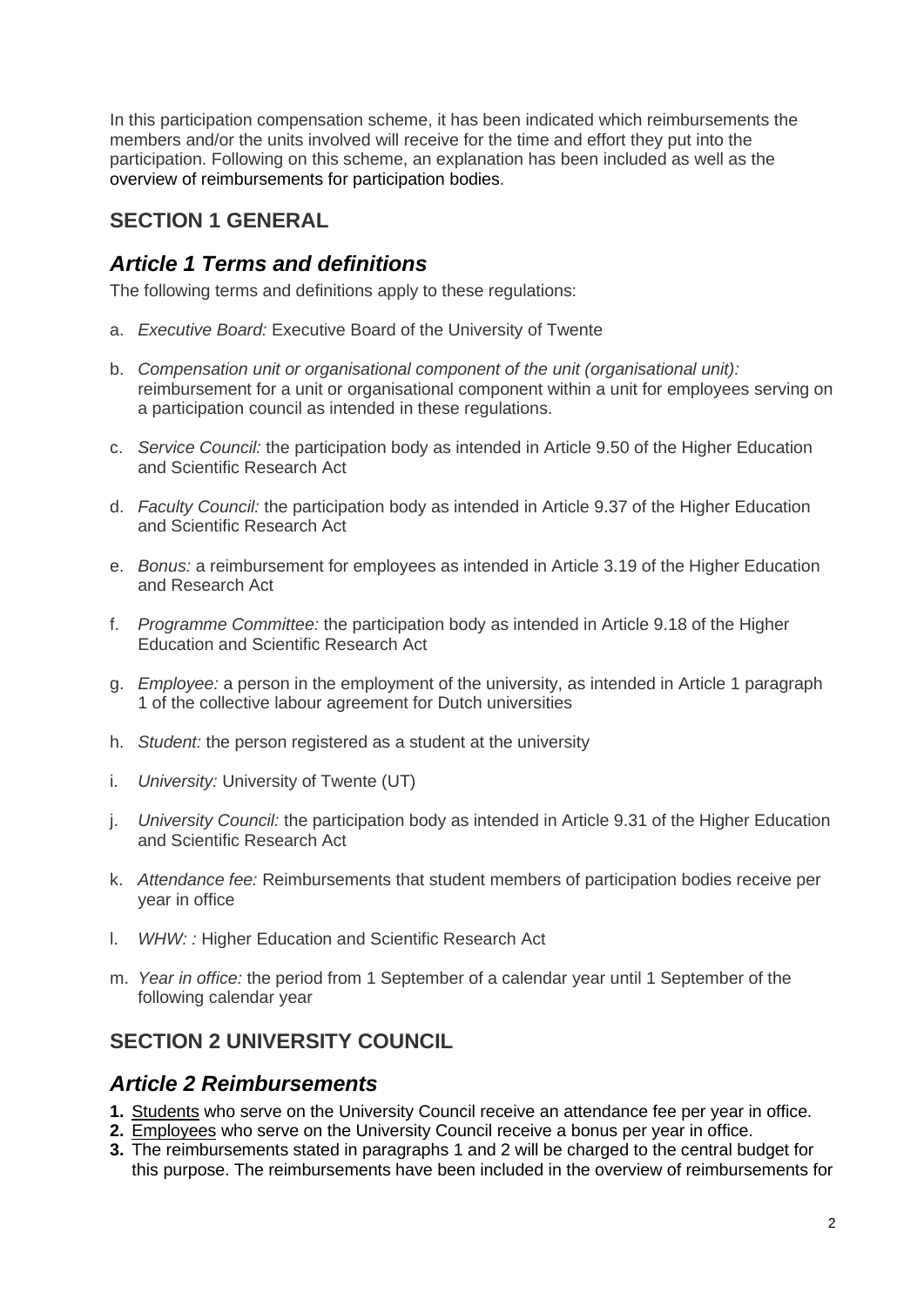participation bodies.

### <span id="page-3-0"></span>*Article 3 Additional reimbursement*

- **1.** The student who serves as chair on the University Council will receive an additional attendance fee.
- **2.** Students who hold a special position as a member of the University Council, but do not serve as Chair of the University Council, will receive an additional attendance fee per year in office.
- **3.** The employee who serves as chair of University Council will receive an additional bonus per year in office.
- **4.** Under special positions as intended in paragraph 2, chair of a party and chair of a committee are also included.
- **5.** The reimbursements stated in paragraphs 1 through 3 will be charged to the central budget available for this purpose. The reimbursements have been included in the overview of reimbursements for participation bodies.

# <span id="page-3-1"></span>*Article 4 Compensation units*

- **1.** For employees serving on the University Council, the unit that employs them will receive compensation at 18% of the personnel costs based on full-time employment.
- **2.** For employees who hold a special position as a member of the University Council, the unit that employs them will receive an additional compensation .
- **3.** In addition to chair of the University Council, chair of a party or of a committee are also included in paragraph 2.
- **4.** For awarding additional compensation to units, a total of 0.65 fte is available. At the start of each year in office, the University Council will decide about the distribution of the available compensation across the special positions.
- **5.** The compensation stated in paragraphs 1 and 2 will be charged to the central budget available for this purpose. The compensations have been included in the overview of reimbursement units for University Council members.
- **6.** The central budget is managed by the University Council's registrar.

# <span id="page-3-2"></span>**SECTION 3 FACULTY COUNCILS**

### <span id="page-3-3"></span>*Article 5 Reimbursement Faculty Council member*

- **1.** Students who serve on a Faculty Council receive an attendance fee per year in office.
- **2.** Students who serve as chair of a Faculty Council will receive an additional attendance fee per year in office.
- **3.** Employees who serve on a Faculty Council will receive a bonus per year in office.
- **4.** The reimbursements mentioned in paragraphs 1 through 3 will be paid by the faculty for which the Faculty Council was established. The reimbursements have been included in the overview of reimbursements for participation bodies.

# <span id="page-3-4"></span>*Article 6 Compensation per organisational unit of the faculty*

- **1.** For employees serving on the Faculty Council, the organisational unit of the faculty that employs them will receive compensation at 10% of the personnel costs based on full-time employment.
- **2.** For employees serving on the Executive Board (chair or secretary), the organisational unit of the faculty that employs them will receive compensation at 5% of the personnel costs based on full-time employment.
- **3.** The compensation stated in paragraphs 1 and 2 will be charged to the faculty.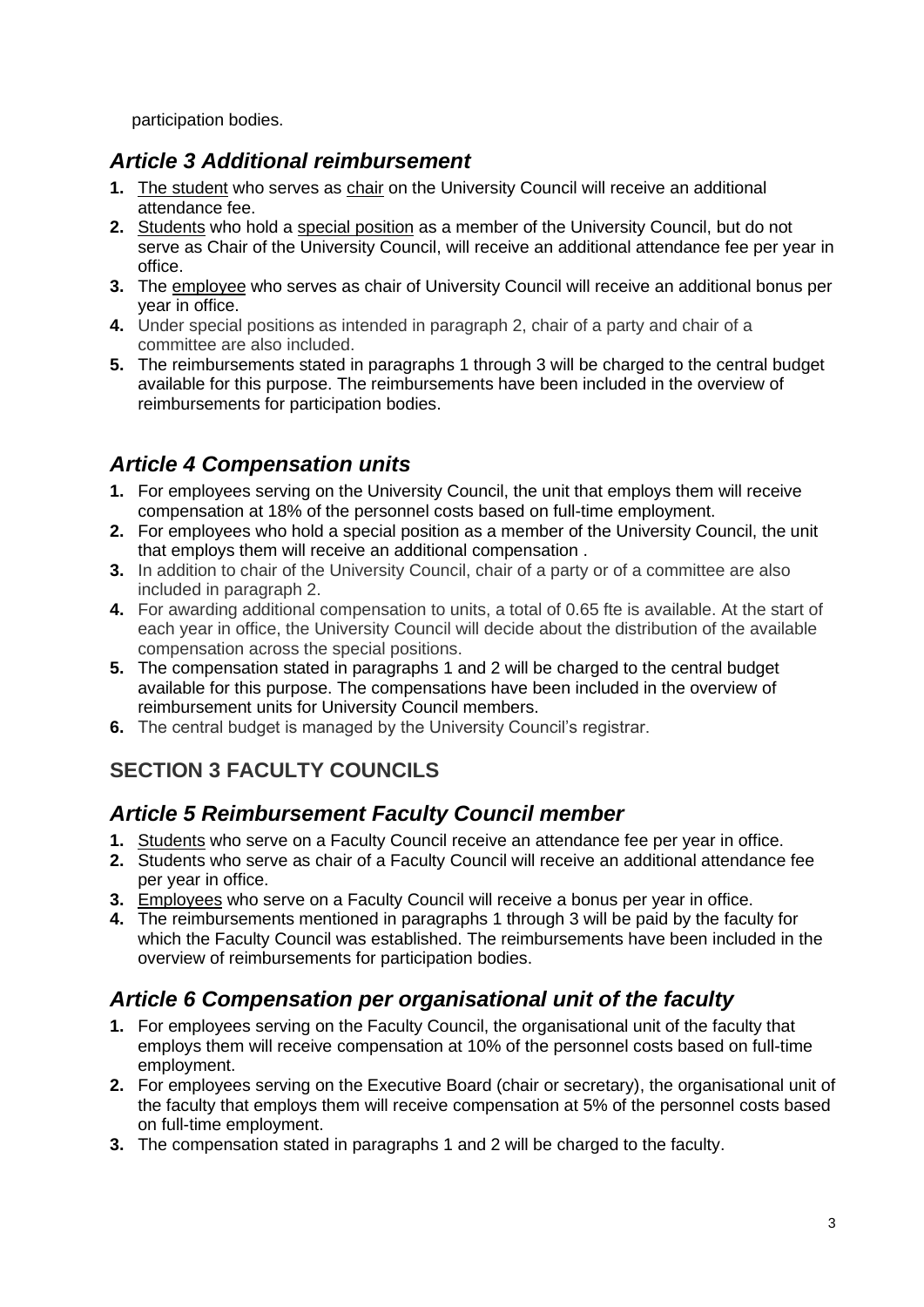# <span id="page-4-0"></span>**SECTION 4 PROGRAMME COMMITTEES**

## <span id="page-4-1"></span>*Article 7 Reimbursement*

- **1.** Students who serve on a Programme Committee receive an attendance fee per year in office.
- **2.** Students who serve as chair of a Programme Committee will receive an attendance fee in addition to the amount specified in paragraph 1.
- **3.** Employees who are members of a Programme Committee will receive a bonus per year in office.
- **4.** The reimbursements mentioned in paragraphs 1 to 3 will be charged to the faculty under which the Programme Committee falls. The reimbursements have been included in the overview of reimbursements for participation bodies.

# <span id="page-4-2"></span>*Article 8 Capacity of employees on Programme Committees*

- **1.** The faculty factors the employee efforts on a Programme Committee into the budget as teaching capacity in the organisational unit of the faculty. The starting point is at least the number of meetings per year at 2 hours plus 2 hours of preparation and handling time per meeting, per employee.
- **2.** Twice this amount is budgeted for the Programme Committee member who serves as chair.

# <span id="page-4-3"></span>**SECTION 5 SERVICE COUNCILS**

### <span id="page-4-4"></span>*Article 9 Reimbursement*

- **1.** Students serving on a Service Council will receive a bonus per year in office.
- **2.** The reimbursements stated in paragraph 1 will be charged to the relevant faculty. The reimbursements have been included in the overview of reimbursements for participation bodies.

# <span id="page-4-5"></span>*Article 10 Capacity of employees on the Service Council*

The director of the service department factors the employee efforts on the Service Council into the budget for the service department's organisational unit. The starting point is 5% of a full-time position per employee serving on the Service Council.

# <span id="page-4-6"></span>**SECTION 6 FINAL PROVISIONS**

### <span id="page-4-7"></span>*Article 11 Final provisions*

- **1.** If the employee or student is only a member of a participation body during part of the year in office or only holds a special position for part of the year in office, the reimbursement will be paid in proportion to the number of months served.
- **2.** In exceptional cases, the Executive Board may decide to deviate from this provision.
- **3.** In cases which have not been foreseen by these regulations, the Executive Board is empowered to make decisions.
- **4.** Indexation of the reimbursements mentioned in these regulations will take place annually based on the Collective Labour Agreement for Dutch universities and these will be modified in the overview of reimbursements for participation bodies.
- **5.** These regulations shall enter into force on 1 January 2021 and were adopted by the Executive Board on 5 juli 2021.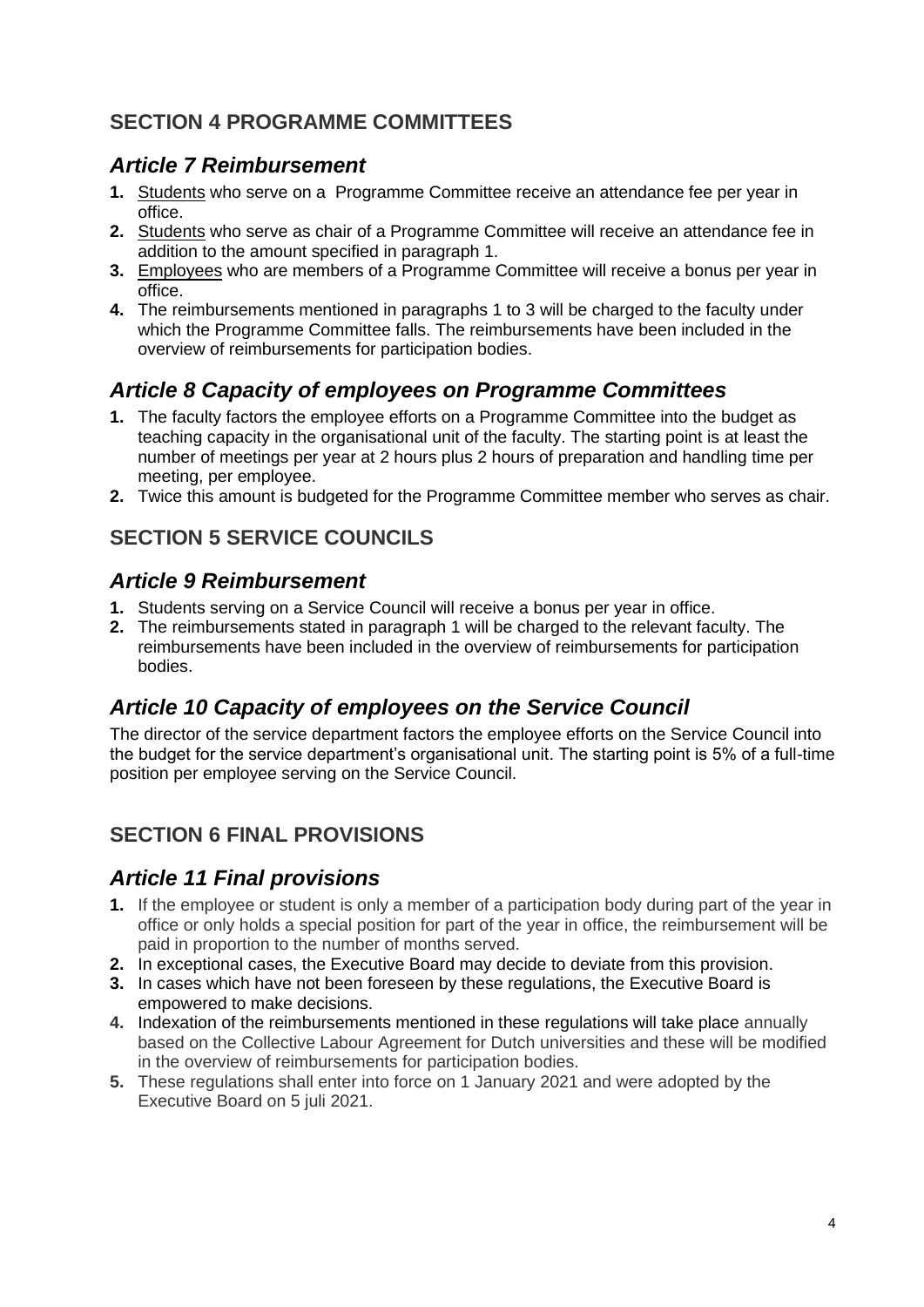### <span id="page-5-0"></span>**Explanatory notes to the University of Twente Participation Compensation Scheme**

### **Section 1 General**

Professors occupying an endowed chair and persons employed by the Dutch Research Council or a comparable organisation appointed by the Executive Board, have the right to stand for election to the employee section of these participation bodies. Due to the fact that there is no employment contract with the university in this case, further agreements are necessary per individual case.

### **Section 2 University Council**

Article 2

- Paragraph 1: The attendance fee for student members of the University Council is fully taxed. The amount is paid gross. The recipient is required to report this income to the tax authorities/student grant organisation.
- Paragraph 2: This bonus for employees is based on Article 3.19 of the Collective Labour Agreement for Dutch Universities. The amount is fully taxed and will be paid after payment of the payroll taxed owed.

#### Article 3

- Paragraphs 1 and 2: The additional attendance fee for student members of the University Council is fully taxed. The amounts are paid gross. The recipient is required to report this income to the tax authorities/student grant organisation. A non-EU student with scholarship may be confronted with a tax assessment on his/her scholarship. This depends on the grant itself (for some grants the UT has specific agreements with the tax authorities), the payment method (directly to the student, or via the UT as a registrar). For more information, please contact the payroll coordinator at [salaris](mailto:salaris-hr@utwente.nl)[hr@utwente.nl](mailto:salaris-hr@utwente.nl) .
- Paragraph 3: The additional bonus for the chair of the University Council is based on Article 3.19 of the Collective Labour Agreement for Dutch Universities. The amount is fully taxed and will be paid after payment of the payroll taxed owed.

The additional reimbursement is calculated based on the gross salary scale of the employee in question, in addition to social security contributions.

#### Article 4

- Paragraphs 1 and 2: The (additional) compensation is calculated based on the gross salary scale of the employee in question, in addition to social security contributions.
- Compensation for the unit of 18% of the personnel costs in the case of full-time employment means that, based on a full-time employment contract of 1600 available hours per year, the unit will be compensated for 288 hours for a University Council member.
- Paragraph 4: In the event that the employee holds a special position as determined by the University Council then the unit will receive additional compensation. The University Council has 0.65 fte available for the classification of special positions. The registrar notifies the Finance service department about the distribution of the compensation across the special positions. The Finance service department then notifies the units of this decision.

#### **Section 3 Faculty Councils**

Article 5

• Paragraphs 1 and 2: The attendance fee for student members of a Faculty Council is fully taxed. The amounts are paid gross. The recipient is required to report this income to the tax authorities/student grant organisation.

A non-EU student with scholarship may be confronted with a tax assessment on his/her scholarship. This depends on the grant itself (for some grants the UT has specific agreements with the tax authorities), the payment method (directly to the student, or via the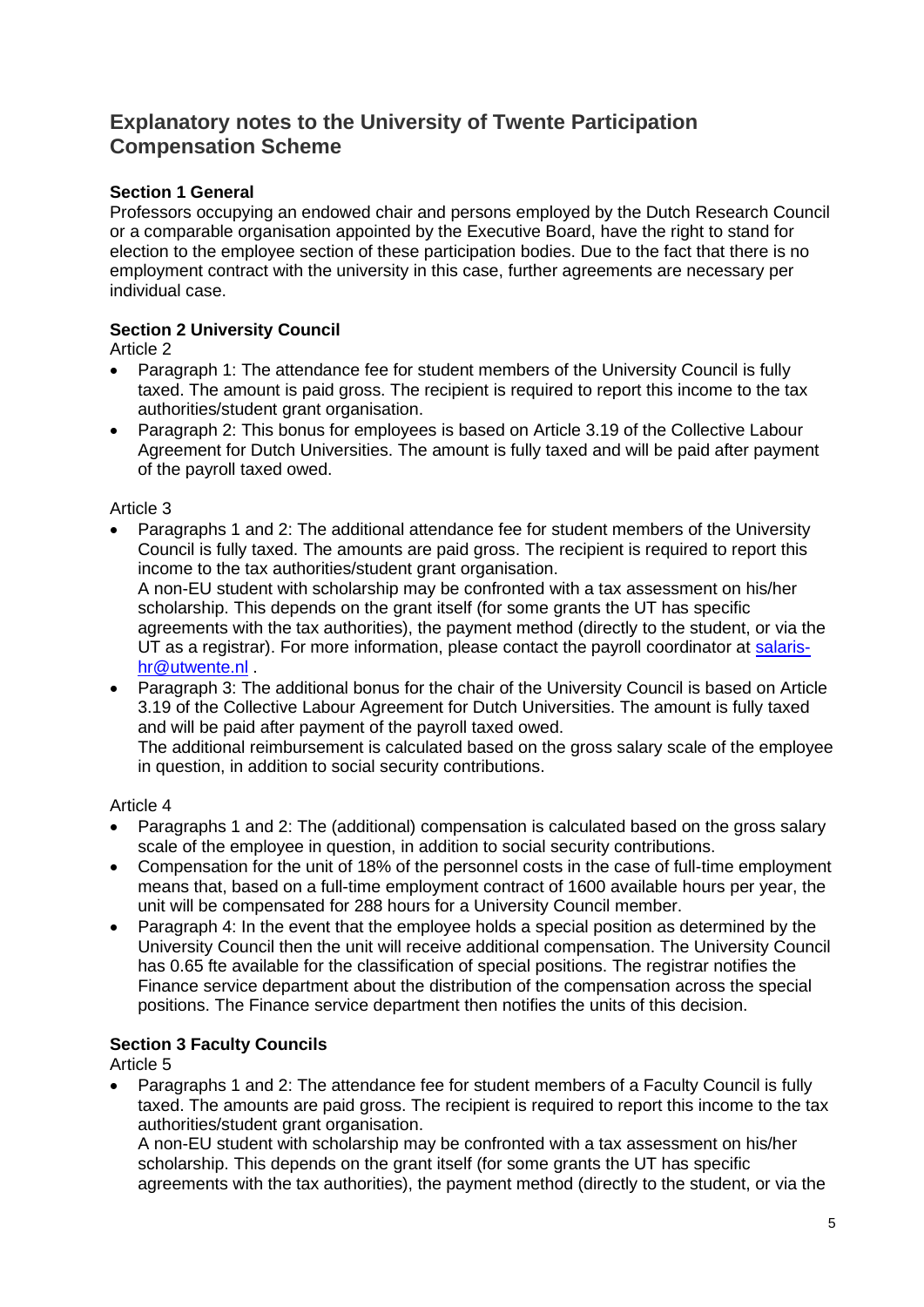UT as a registrar). For more information, please contact the payroll coordinator at [salaris](mailto:salaris-hr@utwente.nl)[hr@utwente.nl](mailto:salaris-hr@utwente.nl) .

• Paragraph 3: This bonus for employees is based on Article 3.19 of the Collective Labour Agreement for Dutch Universities. The amount is fully taxed and will be paid after payment of the payroll taxed owed.

Article 6

- Paragraphs 1 and 2: The (additional) compensation to the organisational unit of the faculty is calculated based on the gross salary scale of the employee in question, in addition to social security contributions in case of full-time employment.
- Compensation for the organisational unit of the faculty of 10% of the personnel costs in the case of full-time employment means that, based on a full-time employment contract of 1600 available hours per year, the unit will be compensated for 160 hours for an employee who serves on the Faculty Council and 240 hours per year if the employee is a member of the Executive Board.

#### **Section 4 Programme Committees**

Article 7

• Paragraphs 1 and 2: The attendance fee for a student member of a Programme Committee is fully taxed. The amounts are paid gross. The recipient is required to report this income to the tax authorities/student grant organisation.

A non-EU student with scholarship may be confronted with a tax assessment on his/her scholarship. This depends on the grant itself (for some grants the UT has specific agreements with the tax authorities), the payment method (directly to the student, or via the UT as a registrar). For more information, please contact the payroll coordinator at [salaris](mailto:salaris-hr@utwente.nl)[hr@utwente.nl.](mailto:salaris-hr@utwente.nl)

• Paragraph 3: This bonus for employees is based on Article 3.19 of the Collective Labour Agreement for Dutch Universities. The amount is fully taxed and will be paid after payment of the payroll taxed owed.

Article 8

• There may be multiple Programme Committees at faculty level. The use of employees in a Programme Committee is part of the total education capacity.

#### **Section 5 Service Councils**

Article 9

• Paragraph 2: This bonus for employees is based on Article 3.19 of the Collective Labour Agreement for Dutch Universities. The amount is fully taxed and will be paid after payment of the payroll taxed owed.

Article 10

• 5% of the personnel costs in the case of full-time employment means that, based on a fulltime employment contract of 1600 available hours per year, 80 hours capacity is budgeted per employee who is a Service Council member .